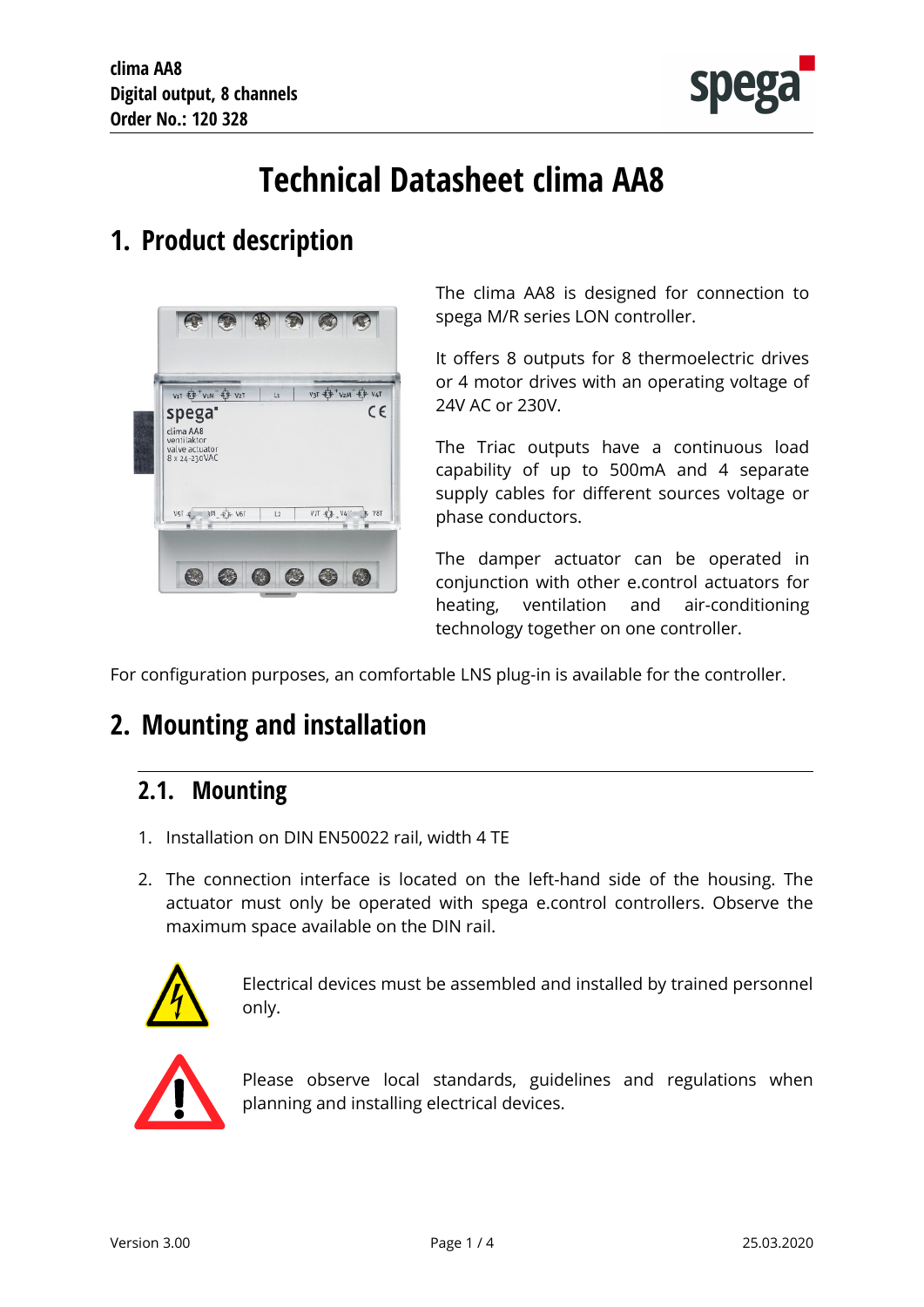



Do not exceed device specifications.



The system installer has to take care that the correct application and the associated parameters are corresponding with the wiring and the intended use of the device.



Connecting or disconnecting modules or controllers is only allowed if they are disconnected from all power supplies.

#### **2.2. Installation**

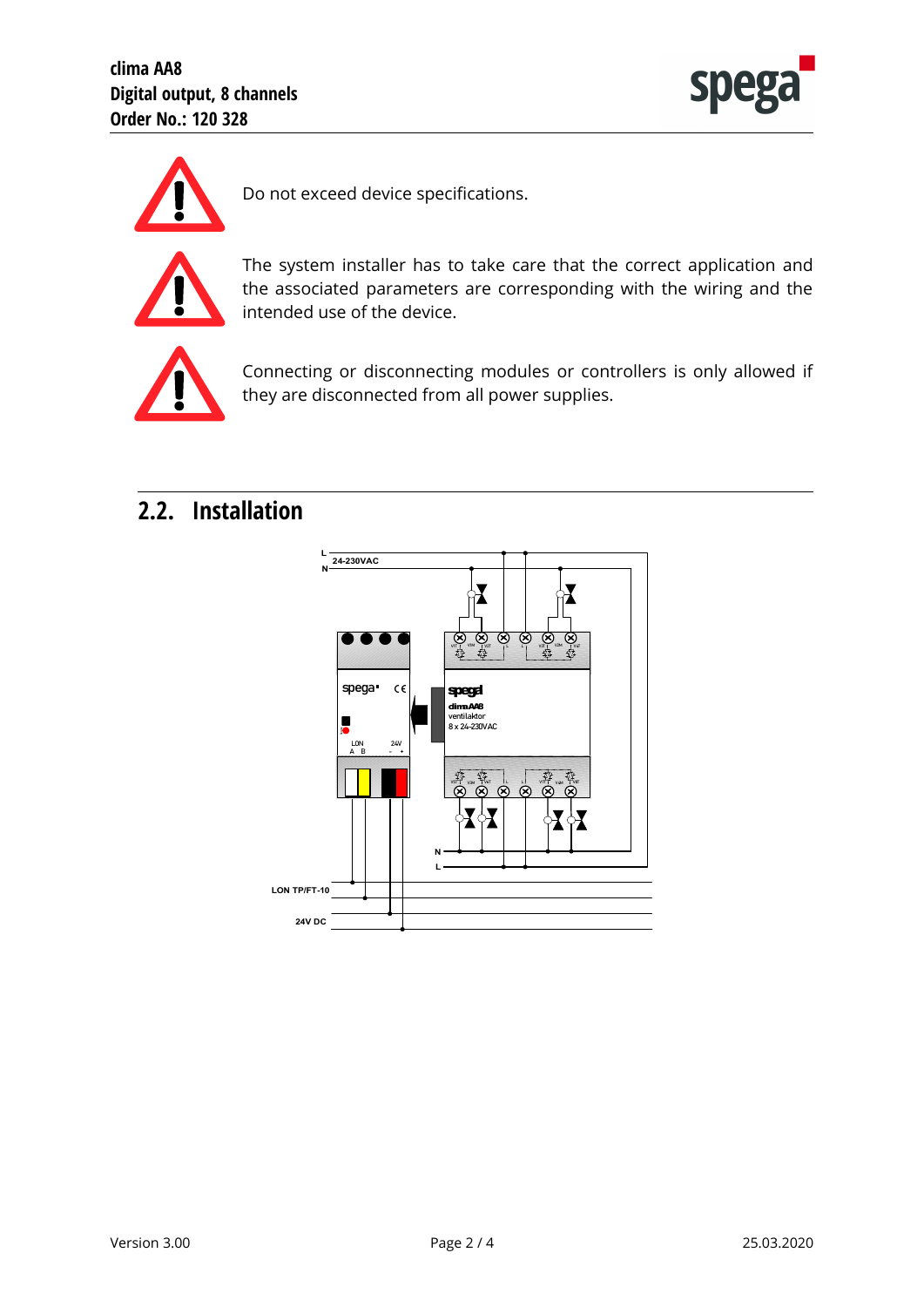

## **3. Technical Data**

| <b>Power supply</b>                |                                                                        |
|------------------------------------|------------------------------------------------------------------------|
| Operating voltage                  | via spega M/R series LON controller                                    |
| Current consumption<br>(full load) | 70 mA (1,7W)                                                           |
| Power dissipation (max.)           | 5,7 W                                                                  |
| Inputs/Outputs                     |                                                                        |
| Actuator interface                 | Control interface for spega modules                                    |
| Actuator outputs                   | 8 TRIAC outputs 24-230VAC, max. 500mA, (external<br>power supply)      |
| <b>Connections</b>                 |                                                                        |
| <b>Actuator Interface</b>          | integrated 14 pin connector                                            |
| Actuator outputs                   | 12 x 1pin terminal screw connection, Ø up to 4mm <sup>2</sup>          |
| <b>Housing</b>                     |                                                                        |
| Protection                         | IP 20 (EN 60529)                                                       |
| <b>Dimensions</b>                  | 85(45) x 70 x 60 mm (H x W x D) - corresponds to 4<br>modular spacings |
| Type/location of<br>installation   | distribution board, 35mm DIN mounting rail                             |
| <b>Ambient conditions</b>          |                                                                        |
| Operating temperature              | $-5^{\circ}$ C $+45^{\circ}$ C                                         |
| Storage temperature                | $-25^{\circ}$ C  +55°C                                                 |
| Transport temperature              | $-25^{\circ}$ C  +70 $^{\circ}$ C                                      |
| Relative humidity                  | 5%  93% (w/o condensation)                                             |
| Installation height                | up to 2000 m above sea level                                           |
| <b>Safety</b>                      |                                                                        |
| Electrical isolation               | SELV (EN 60950)                                                        |
| Protection class                   | II (DIN EN 61140, VDE 0140-1)                                          |